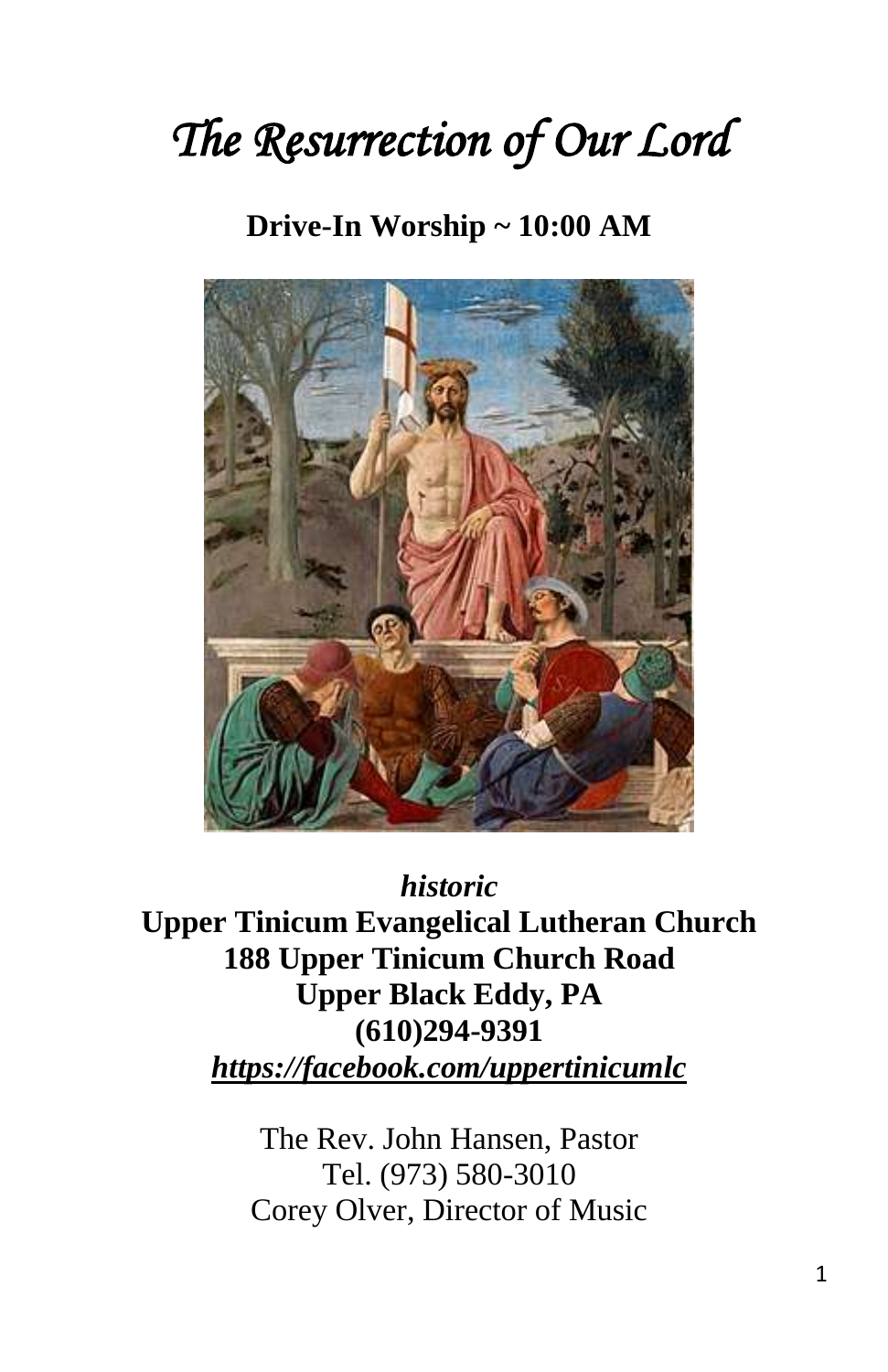# **The Resurrection of our Lord ~ April 4, 2021**

#### **WELCOME & ANNOUNCEMENTS**

#### **THE EASTER ACCLAMATION**

- P Christ is Risen!
- **C He is risen, indeed! Alleluia!**



 Text: Latin carol, 14th cent.. sts; 1-3 tr.J Walsh, *Lyra Davidica*, 1798, alt.; Charles Wesley, 1707-1788, st.4 Tune: J Walsh, *Lyra Davidica*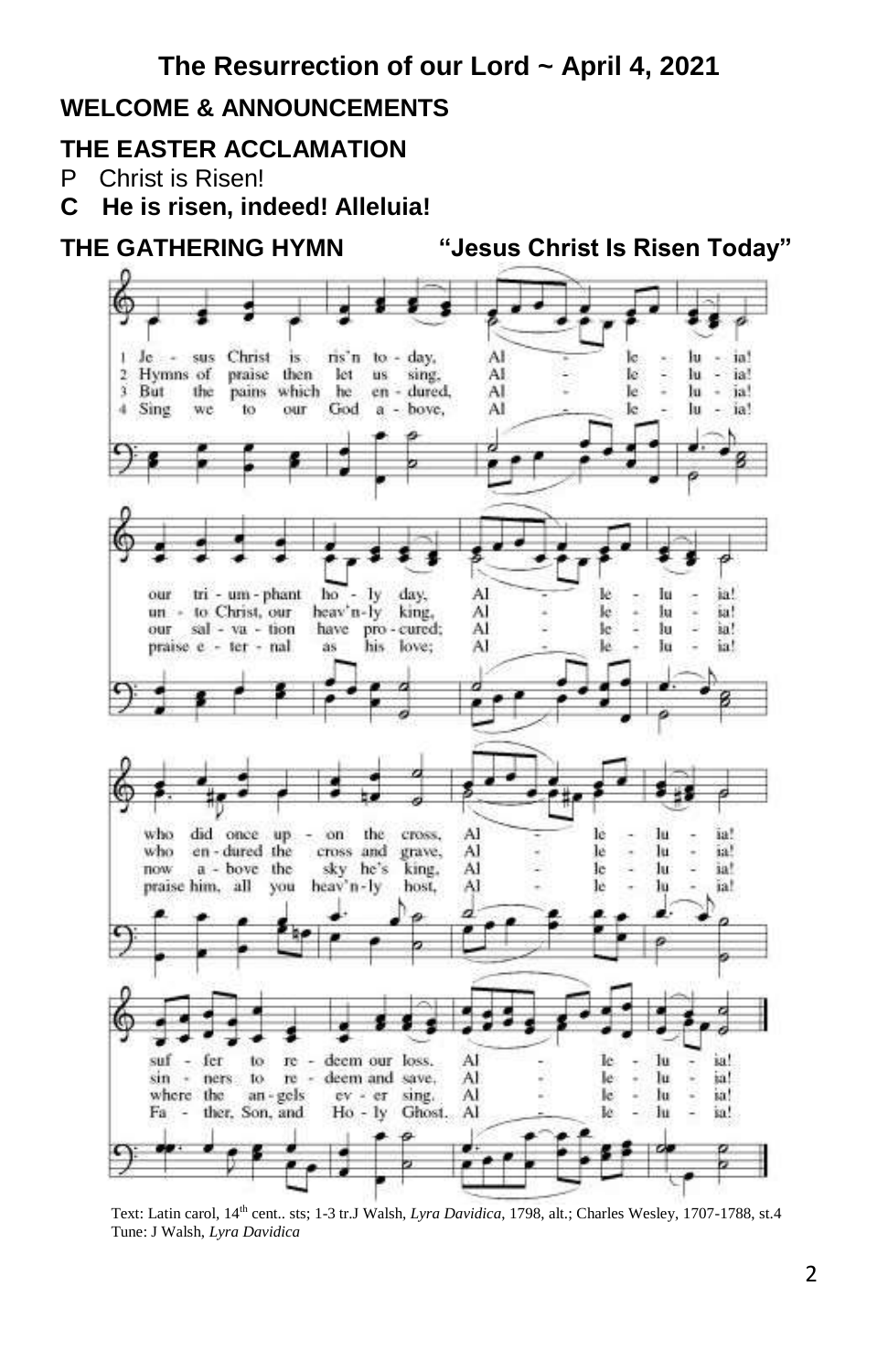# **THE GREETING**

- P The grace of or Lord Jesus Christ, the love of God and the communion of the Holy Spirit be with you all,
- **C And also with you.**

# **THE PRAYER OF THE DAY**

P Let us pray:

 O God, you gave your only Son to suffer death on the cross for our redemption, and by his glorious resurrection you delivered us from the power of death. Make us die every day to sin, that we may live with him forever in the joy of the resurrection, through your Son, Jesus Christ our Lord, who lives and reigns with you and the Holy Spirit, one God, now and forever.

**C Amen.**

#### **FIRST READING: Acts 10:34-43**

<sup>34</sup>Peter began to speak to [the people]: "I truly understand that God shows no partiality, <sup>35</sup>but in every nation anyone who fears him and does what is right is acceptable to him. <sup>36</sup>You know the message he sent to the people of Israel, preaching peace by Jesus Christ —he is Lord of all.<sup>37</sup>That message spread throughout Judea, beginning in Galilee after the baptism that John announced: <sup>38</sup>how God anointed Jesus of Nazareth with the Holy Spirit and with power; how he went about doing good and healing all who were oppressed by the devil, for God was with him. <sup>39</sup>We are witnesses to all that he did both in Judea and in Jerusalem. They put him to death by hanging him on a tree; <sup>40</sup>but God raised him on the third day and allowed him to appear, <sup>41</sup>not to all the people but to us who were chosen by God as witnesses, and who ate and drank with him after he rose from the dead. <sup>42</sup>He commanded us to preach to the people and to testify that he is the one ordained by God as judge of the living and the dead. <sup>43</sup>All the prophets testify about him that everyone who believes in him receives forgiveness of sins through his name."

#### **RESPONSIVE READING: Psalm 118:1-2, 14-24**

 $1$ <sup>o</sup> Give thanks to the LORD, for the LORD is good;

God's mercy endures forever.

# <sup>2</sup>**Let Israel now declare,**

**"God's mercy endures forever."**

<sup>14</sup>The LORD is my strength and my song,

and has become my salvation.

<sup>15</sup>**Shouts of rejoicing and salvation echo in the tents of the righteous: "The right hand of the LORD acts valiantly.**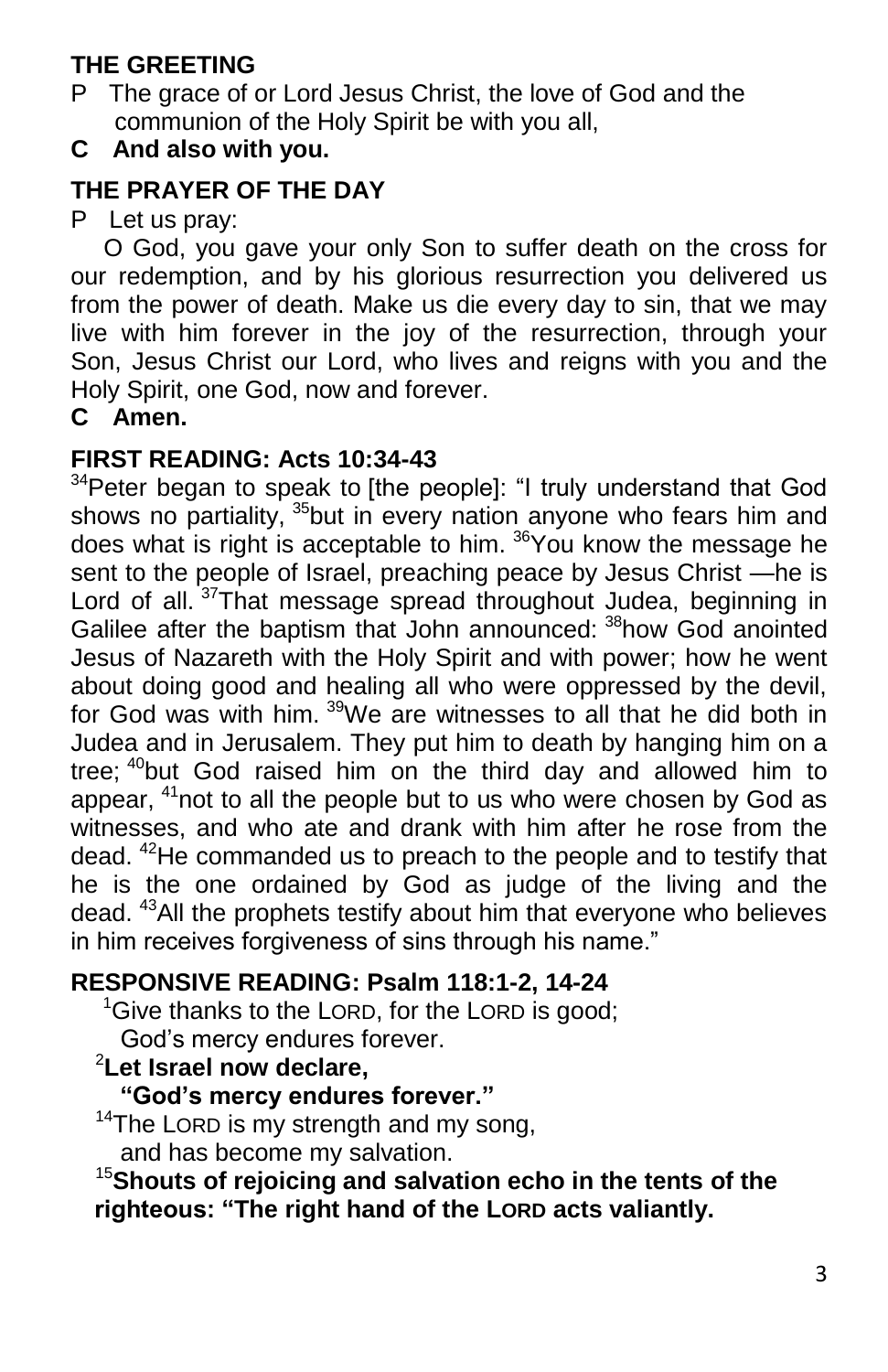<sup>16</sup>The right hand of the LORD is exalted! The right hand of the LORD acts valiantly!" <sup>17</sup>**I shall not die, but live, and declare the works of the LORD.** *R* <sup>18</sup>The LORD indeed punished me sorely, but did not hand me over to death. <sup>19</sup>**Open for me the gates of righteousness; I will enter them and give thanks to the LORD.** <sup>20</sup>"This is the gate of the LORD; here the righteous may enter." <sup>21</sup>**I give thanks to you, for you have answered me and you have become my salvation.** *R*  $22$ The stone that the builders rejected has become the chief cornerstone. <sup>23</sup>**By the LORD has this been done; it is marvelous in our eyes.**

 $24$ This is the day that the LORD has made; let us rejoice and be glad in it. *R*

#### **SECOND READING: 1 Corinthians 15:1-11**

Now I would remind you, brothers and sisters, of the good news that I proclaimed to you, which you in turn received, in which also you stand, <sup>2</sup>through which also you are being saved, if you hold firmly to the message that I proclaimed to you—unless you have come to believe in vain.

 $3$ For I handed on to you as of first importance what I in turn had received: that Christ died for our sins in accordance with the scriptures, <sup>4</sup>and that he was buried, and that he was raised on the third day in accordance with the scriptures,  $5$  and that he appeared to Cephas, then to the twelve.  $6$ Then he appeared to more than five hundred brothers and sisters at one time, most of whom are still alive, though some have died.  $7$ Then he appeared to James, then to all the apostles. <sup>8</sup> Last of all, as to one untimely born, he appeared also to me.  $9$ For I am the least of the apostles, unfit to be called an apostle, because I persecuted the church of God.  $^{10}$ But by the grace of God I am what I am, and his grace toward me has not been in vain. On the contrary, I worked harder than any of them—though it was not I, but the grace of God that is with me.  $11$ Whether then it was I or they, so we proclaim and so you have come to believe.

#### **EASTER GOSPEL: Mark 16:1-8**

<sup>1</sup>When the sabbath was over, Mary Magdalene, and Mary the mother of James, and Salome bought spices, so that they might go and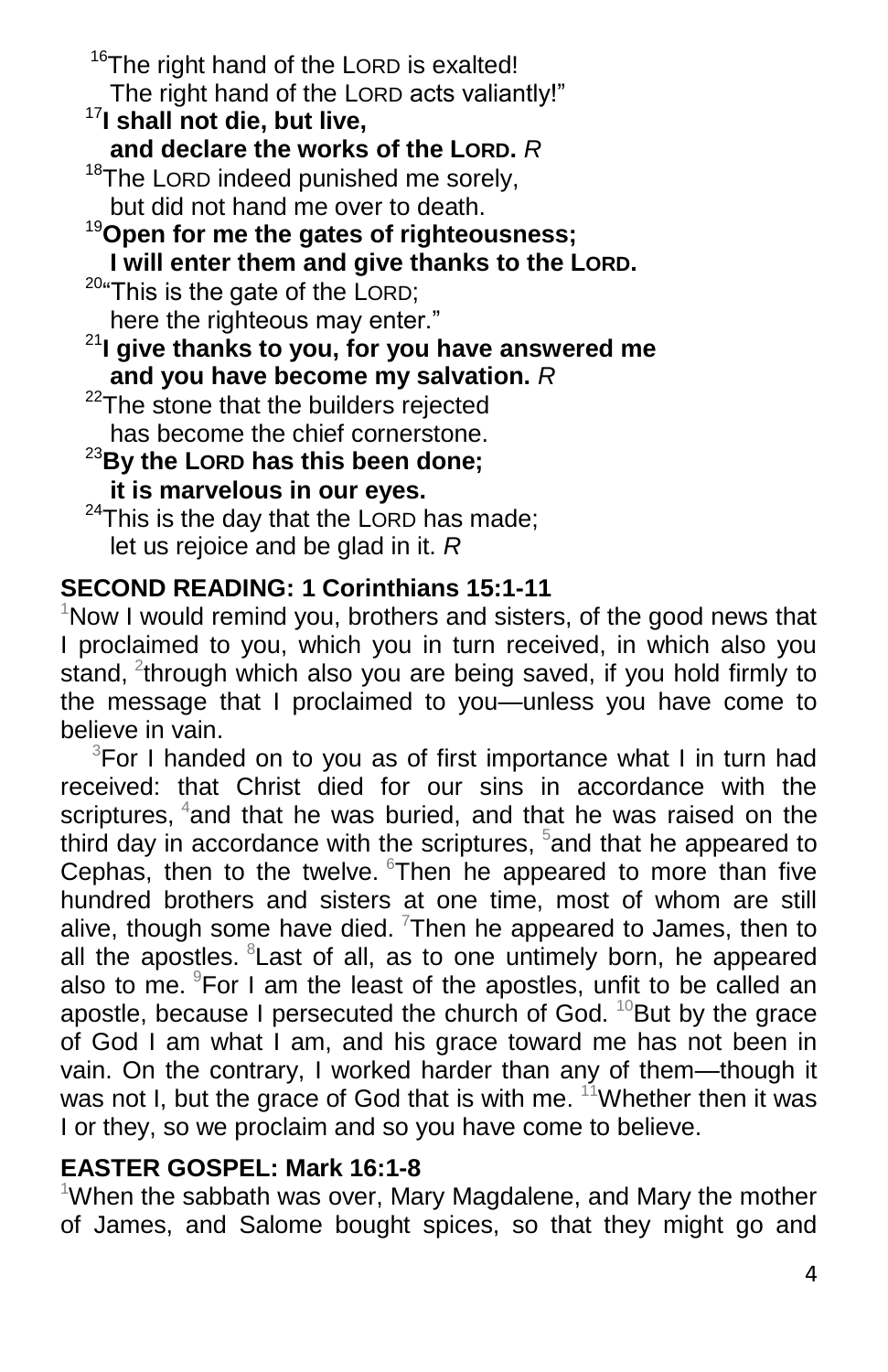anoint [Jesus' body]. <sup>2</sup>And very early on the first day of the week, when the sun had risen, they went to the tomb.  $3$ They had been saying to one another, "Who will roll away the stone for us from the entrance to the tomb?" <sup>4</sup>When they looked up, they saw that the stone, which was very large, had already been rolled back. <sup>5</sup>As they entered the tomb, they saw a young man, dressed in a white robe, sitting on the right side; and they were alarmed.  $6$ But he said to them, "Do not be alarmed; you are looking for Jesus of Nazareth, who was crucified. He has been raised; he is not here. Look, there is the place they laid him.  $\sqrt{2}$ But go, tell his disciples and Peter that he is going ahead of you to Galilee; there you will see him, just as he told you."  $8$ So they went out and fled from the tomb, for terror and amazement had seized them; and they said nothing to anyone, for they were afraid.

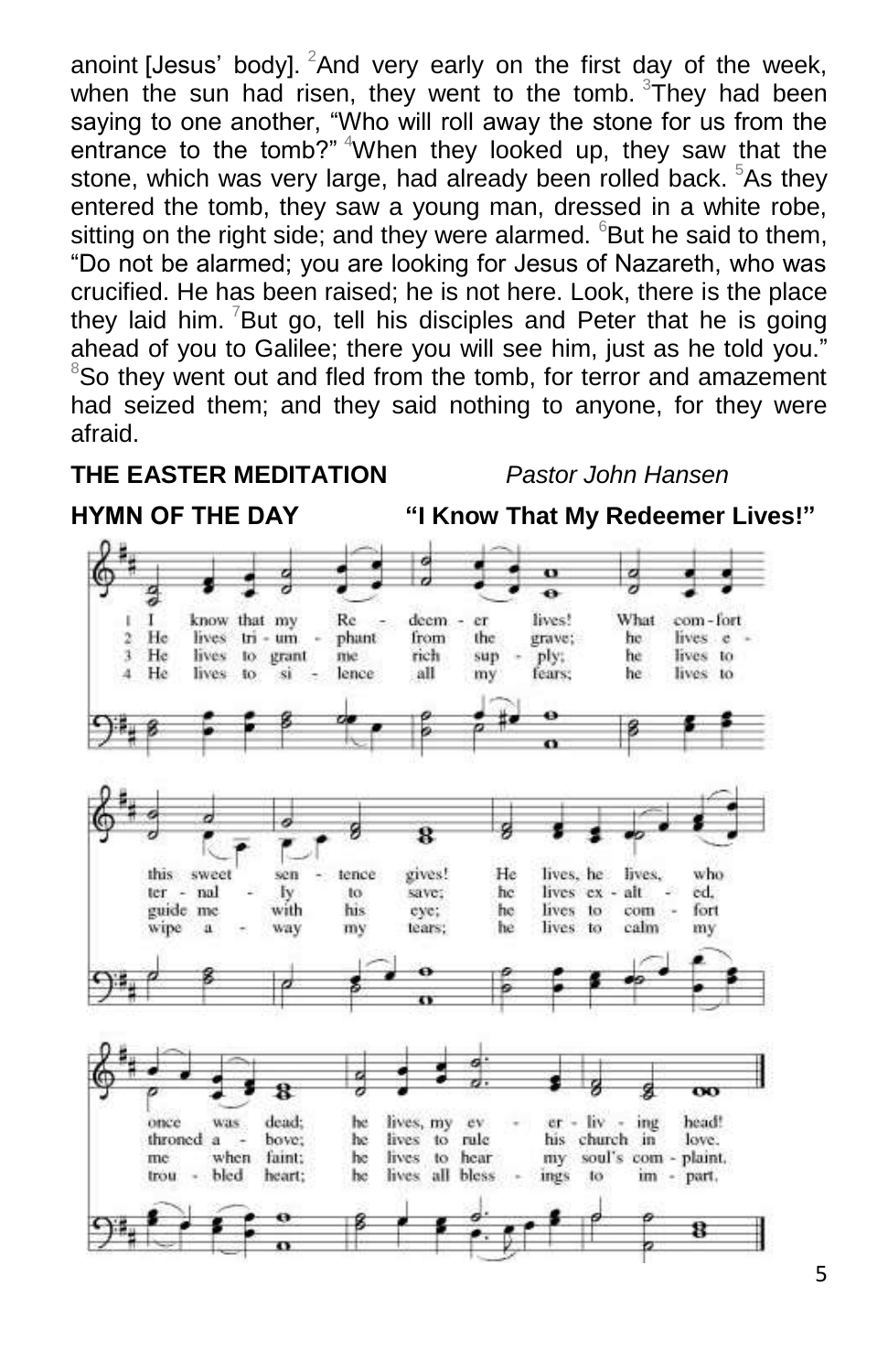# **THE APOSTLES CREED**

**C I believe in God, the Father almighty, creator of heaven and earth.**

 **I believe in Jesus Christ, his only Son, our Lord. He was conceived by the power of the Holy Spirit and born of the virgin Mary. He suffered under Pontius Pilate, was crucified, died, and was buried.** 

 **He descended into hell.\* On the third day he rose again. He ascended into heaven, and is seated at the right hand of the Father. He will come again to judge the living and the dead.**

 **I believe in the Holy Spirit, the holy catholic Church, the communion of saints, the forgiveness of sins, the resurrection of the body, and the life everlasting. Amen**

# **THE PRAYERS OF INTERCESSION**

P Alive in the risen Christ by the power of the Holy Spirit, we bring our prayers before God who promises to hear us and answer in steadfast love.

#### *A brief silence.*

A Praise to you for your power revealed in the resurrection! Fill your church with the power of your love that is stronger than death. Send us to tell the good news wherever death holds sway. Hear us, O God

# **C Your mercy is great.**

A Praise to you for your life at work in the resurrection! Fill all of creation with your life. Bring it to blossom and flourish; use it to remind us of your persistent grace. Cultivate our care for what you have made. Hear us, O God.

#### **C Your mercy is great.**

A Praise to you for the peace made possible in the resurrection! Fill the nations with your peace. Draw together people of all nations and languages; reveal new possibilities and inspire new beginnings. Hear us, O God.

#### **C Your mercy is great.**

A Praise to you for the hope of the resurrection! Fill all in need with hope: those who are afraid or confused, those who are sick or suffering, those who are dying, and those who grieve (especially). Assure them of your promises. Hear us, O God.

# **C Your mercy is great.**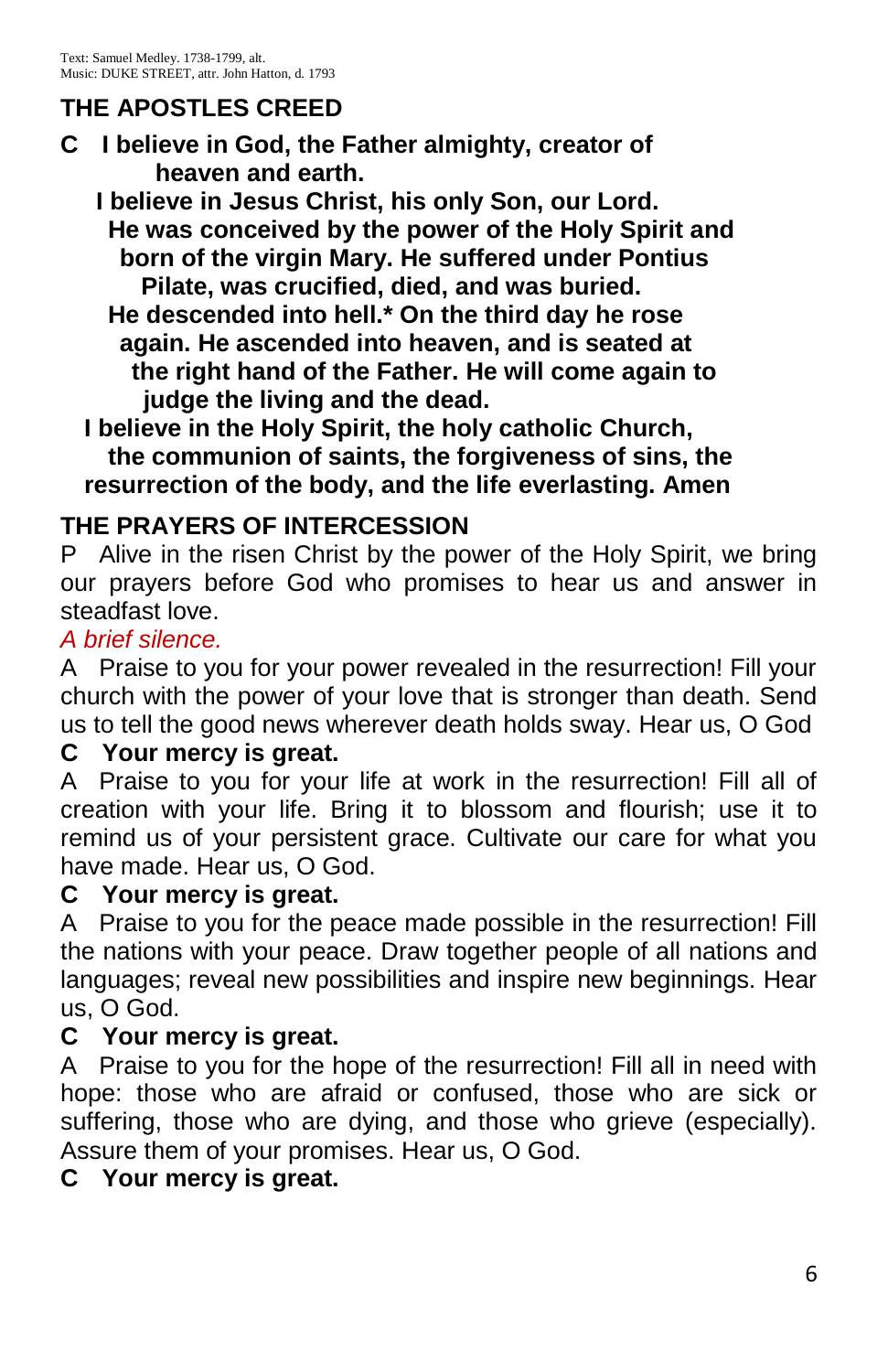A Praise to you for the joy of your resurrection! Fill this assembly with joy as we are called your beloved in baptism. Multiply that joy so that we share it at home, at work, and in our community. Hear us, O God.

# **C Your mercy is great.**

*Here other intercessions may be offered.*

A Praise to you for your faithfulness revealed in the resurrection! Fill us with trust, that we join with (Benedict the African and) all who have gone before us in proclaiming: "your mercy endures forever!" Hear us, O God.

# **C Your mercy is great.**

P In the hope of new life in Christ, we raise our prayers to you, trusting in your never-ending goodness and mercy; through Jesus Christ our Lord.

#### **C Amen.**

# **SHARING THE PEACE OF OUR RISEN LORD**

P The peace of our risen Lord be with you always.

**C And also with you.** *(Please greet others from inside your car.)*

# **OFFERING** *(Offering collected by Greeter when arriving)*

#### **OFFERING PRAYER**

P Let us pray:

Merciful God, our ordinary gifts seem small for such a celebration, but you make of them an abundance, just as you do with our lives. Feed us again at this table for service in your name, in the strength of the risen Christ.

**C Amen.**

# **DIALOGUE**

- P The Lord be with you.
- **C And also with you.**
- P Lift up your hearts.
- **C We lift them to the Lord.**
- P Let us give thanks to the Lord our God.
- **C It is right to give God thanks and praise.**

#### **PREFACE**

P It is indeed right … and join their unending hymn:

# **THE THANKSGIVING**

P In the night in which … remembrance of me.